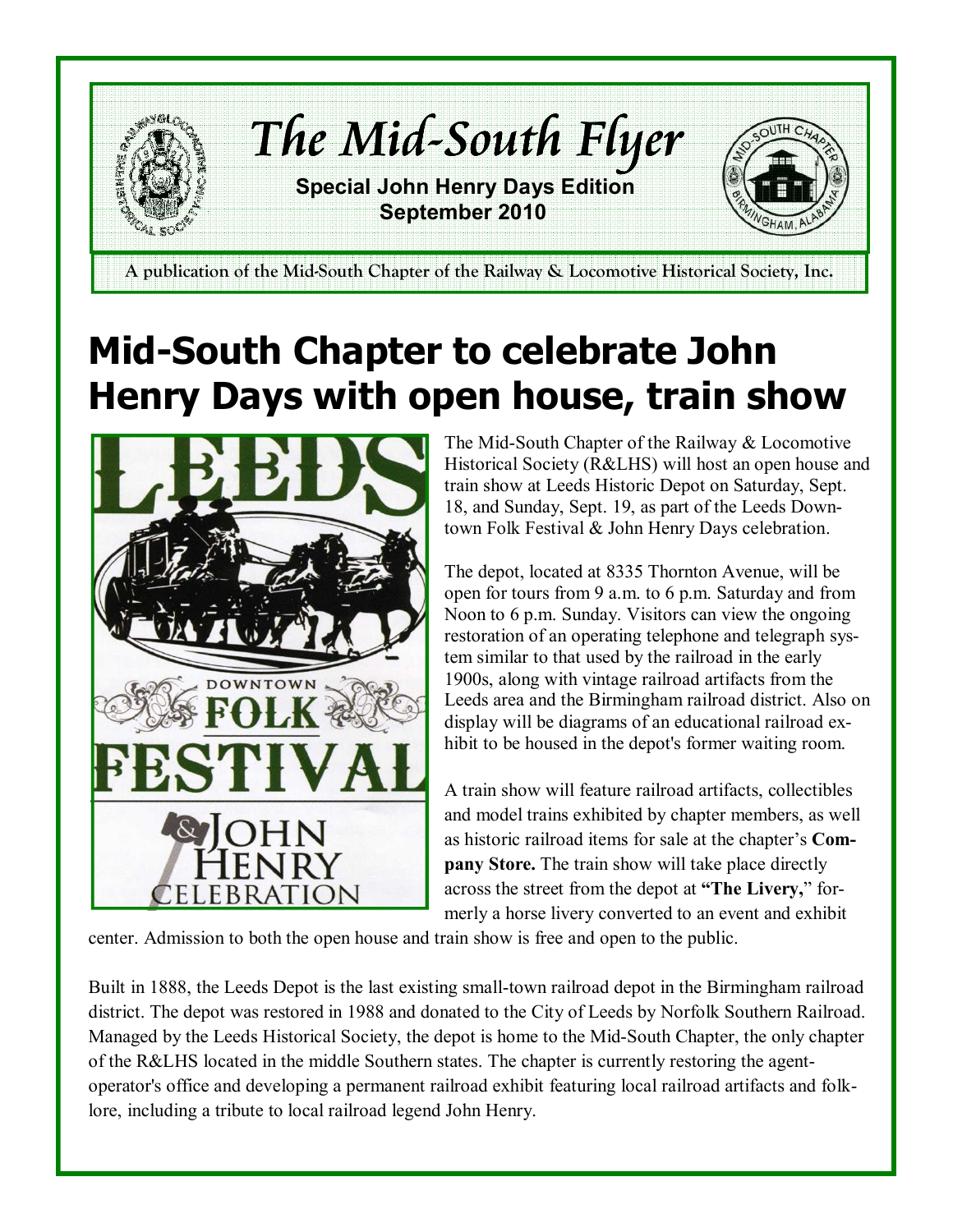#### July program highlight

## Veteran railroaders recount memories of steam engines whistling through Leeds

#### By Karmen Payne The LeedsNews

(Editor's note: The following article appeared in The Leeds News on July 19, 2010)

Trains have moved through Leeds before it became a city. The depot was built in 1884. Three years later the city was incorporated.

Residents of the area tell stories of great steam engines rolling through town.

"You could hear them long before you ever saw them coming. People had time to finish what they were doing and go gather for the train to come into town," said James Webb. "The sound traveled well in advance of the train through the valley."



Still ridin' the rails, veteran Central of Georgia railroader Jamie Williams rides behind a home-made locomotive traveling along the narrowgauge railroad he constructed on his property near West Point, Georgia. (Photo courtesy of Bernie Feltman)

The trains brought passengers, transported goods and delivered weary travelers to Leeds for a night's stay or a meal. The steel rails helped a town to grow from a settlement.

"Everyone gathered around the tracks when I was a child," said Van Minor. "We would watch that huge steam engine roll through town and people would line the track as it went by. Those were wonderful memories. One of my boyhood pastimes was watching the ingoing and outgoing mail be passed from the depot window on those hooks."

Today, the Leeds Historical Society maintains the old depot building. It is often used for special events and meetings of organizations around town. For the past year and a half the old depot has served the railways in a new way.

The Railway and Locomotive Historical Society's Mid-South Chapter has held their monthly meeting there on the second Saturday of the month at 2 p.m. People in Leeds share stories of the importance and the nostalgia of the tracks, the trains, the visitors and the business opportunities the railways have provided Leeds.

Now, the old depot is giving the men and women who gave their careers to make those things happen in small towns along the rails a place to connect and share memories.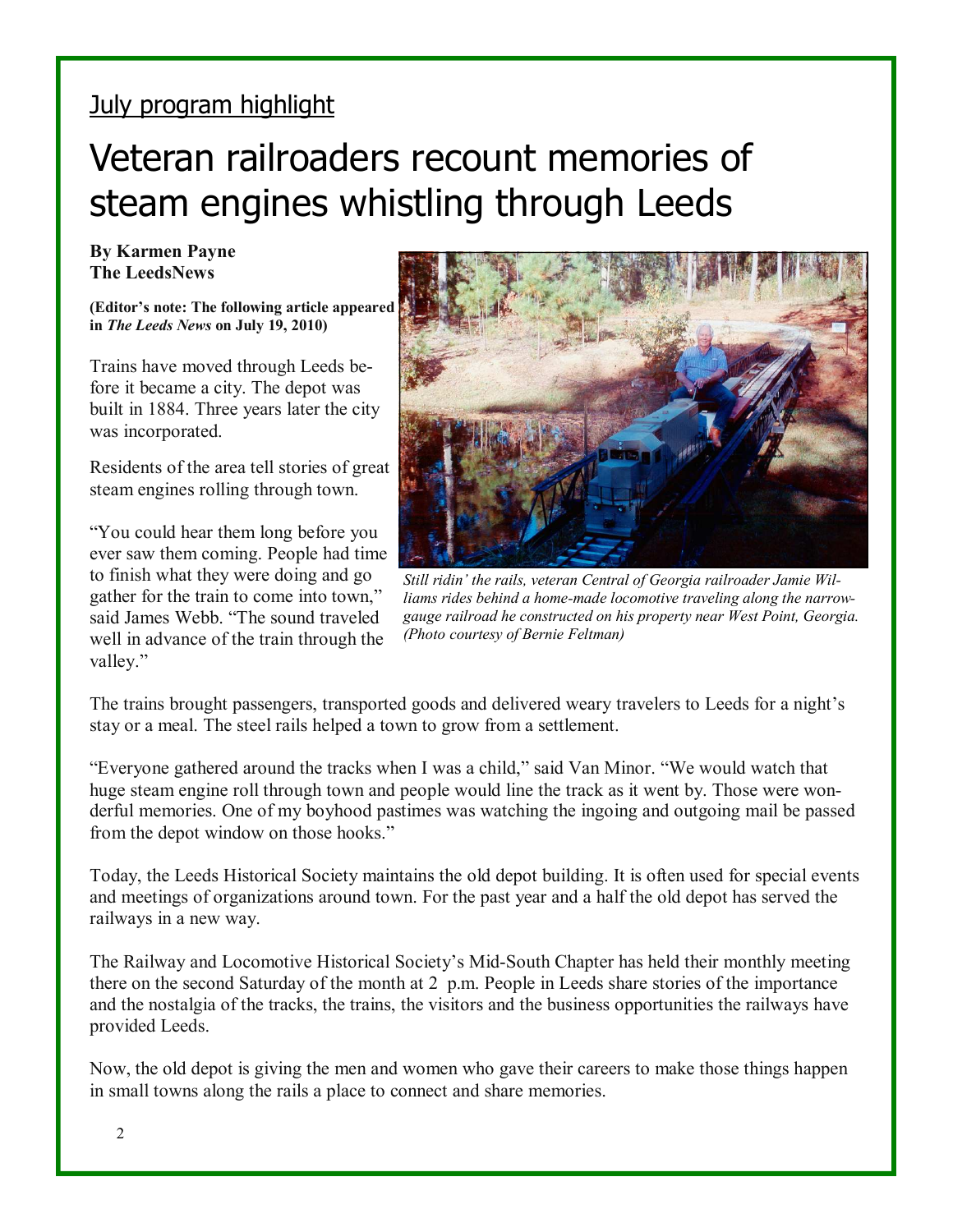# Veteran railroaders share memories (continued)

This month Jamie Williams of Columbus, Ga. addressed the group of around 60 gathered rail workers and train lovers.

"I started to work on the railroad in 1945. I made \$4.65 per day," Williams said laughing. "It was good money back then and I was proud of it."

Williams served the railroad throughout his working years on the Central of Georgia line between Birmingham and Columbus and all the tributaries between.

"Those steam engines were big and they were scary," he added. "But no one on the crew I worked with was ever injured. I do



In this magnificent scene from 1948, Central of Georgia #709 roars through Irondale racing for Leeds with a local freight. (Frank E. Ardrey, Jr. photo)

believe in the Lord though. I've seen accidents that should have hurt someone and everyone walked away."

Williams told the audience of hours on the rails, incidents the crew faced and pranks they played on each other to pass the time together at stops or along rides.

"That crew is your family many days," Williams said. "You have to rest and stay alert while you're at your job. Everyone's safety depends on each person doing their job."

Williams retired but continues to speak and be active with railroad organizations. He brought his scrapbook to share memories of the years he spent on the rails. Williams took questions from the audience as well.

"They paid me a retirement check to leave," he told the audience. "I still keep a bag packed in case they change their minds."

Williams married after he retired from the railroad. "A railroad wife has a hard life. She gets to do all the 'honey do's'," he said. "I didn't want that. So, I waited and found a lovely wife when that was over"

Williams is a representative of the men and women who have served this town and many like it through the years as workers on the rails. Small towns were vital to the railroad's needs at the time. The trains took on water, picked up and dropped loads and the men had a chance to rest sometimes. The towns wouldn't have sprouted up without the railroad connecting them to the larger cities quite so easily. It is only natural for the town to attract a historical railroad society.

The Legend of John Henry, the echoing memory of the steam engine whistle, and the daily traffic of trains along the Norfolk-Southern and the old Central of Georgia tracks keep modern Leeds rooted in its railroad past.

3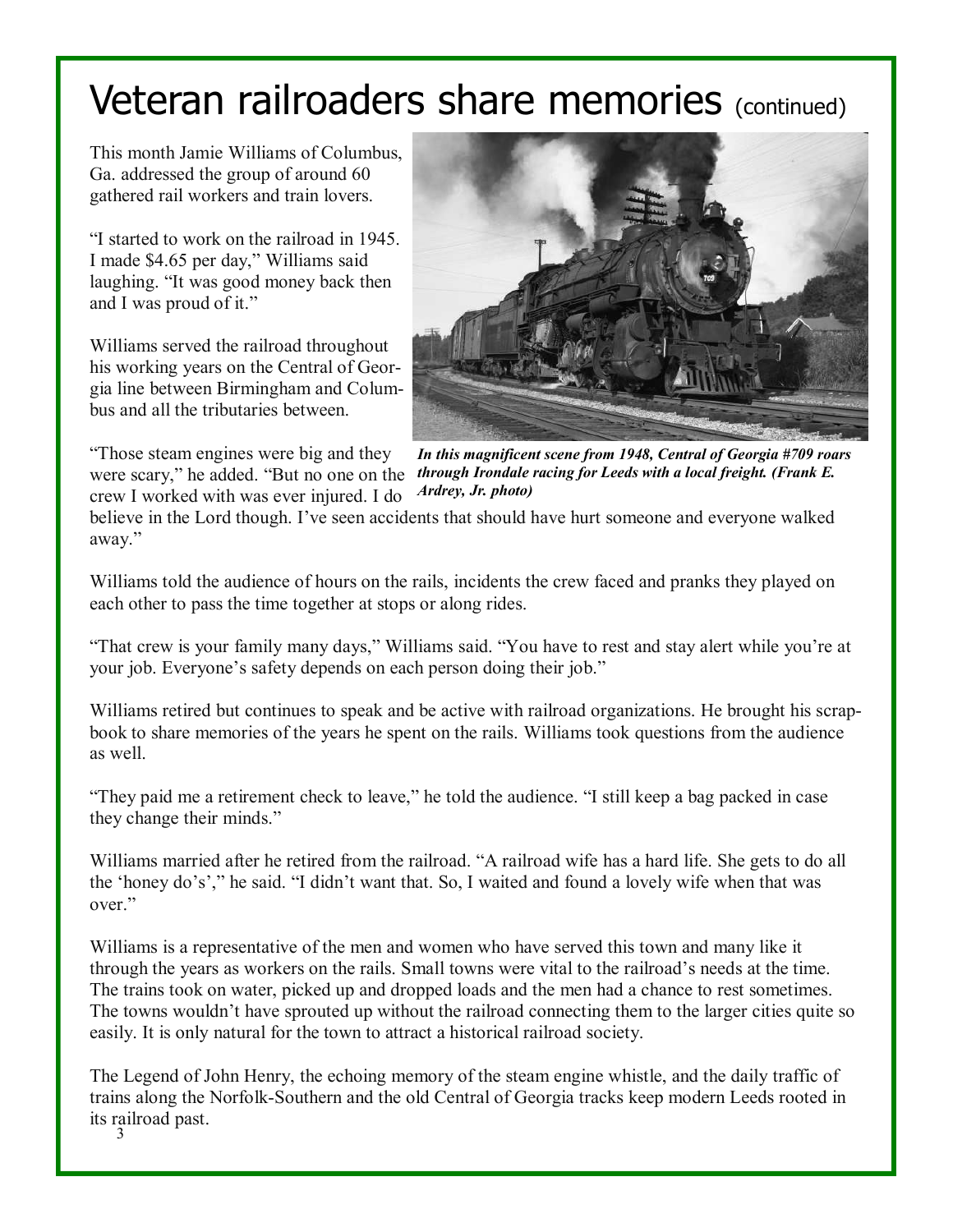### Chapter News and Events



On a fine Saturday in June, Mid-South members gathered at the depot for an enjoyable summer social and cookout. Sporting their new chapter polos (with one abstention) are, left to right, Bryan Schaffer, Lee Singletary, Dale Burns and Marvin Clemons. A steady parade of trains provided afternoon delight for old and young alike. (Photos by Tim Smith)

### Kennesaw Museum acquires Salter, Ardrey collections

KENNESAW, Ga. The late rail photographer David Salter's collection will be archived at the Southern Museum of Civil War and Locomotive History, the museum has announced. The Denver-based photographer died earlier this year.

The collection focuses on the railroads of the Southeast, where Salter grew up. Salter both took photos and acquired photographs from others who captured the railroads of the South in the 1940s, '50s, and '60s.

"We are very fortunate to have obtained this wonderful collection of Southeastern railroad photography for the Southern museum," said Jeff Drobney, the museum's director. "This collection will be invaluable to railroad historians, enthusiasts, and other scholars studying Southeastern railroading during the mid-20th century."

The museum has now begun raising funds to create a research library, to be known as the Center for Southeastern Railroad Research. The Norfolk Southern Foundation has granted funds to the planned library, and the museum plans to break ground next year.

(Editor's note: The Salter collection contains an extensive collection of Mid-South member Frank Ardrey's negatives of Southern and southeastern railroad steam locomotives. The chapter was privileged to assist the Southern Museum with the acquisition of the Salter collection on behalf of the Salter family and Frank Ardrey).

### Chapter Calendar

Chapter Open House and Train Show—September 18 & 19 @ Leeds Depot October Field Trip to Historic Machinery Services—Date & Time TBA Board of Directors Meeting—Saturday, October 30—Time & Location TBA November Chapter Meeting—2 pm Saturday, November 11 @ Leeds Depot

4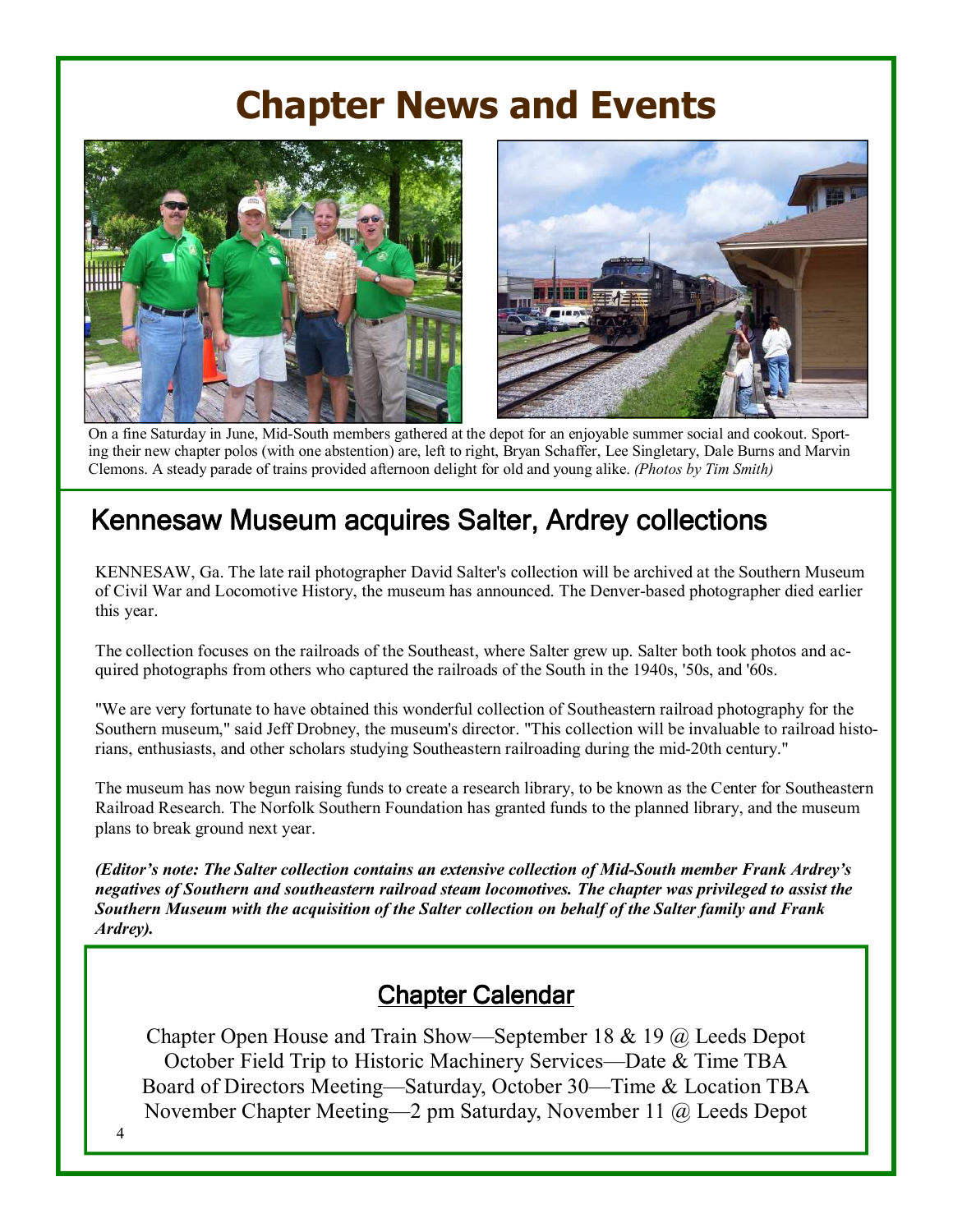## Norfolk Southern, TVRM announce plans to revive main-line steam excursions in 2011

 $\overline{a}$ NORFOLK, VA. – Norfolk Southern Corporation is in negotiations with the Tennessee Valley Railroad Museum with regard to the operation of a limited schedule of steam locomotive event appearances and passenger excursions beginning later this year.

"21st Century Steam" would highlight milestones in rail history and provide an opportunity for audiences to learn about today's safe and service-oriented freight railroads. The program would feature three venerable coalpowered steam locomotives:



Southern Railway 4501: Built in 1911 by Baldwin Locomotive Works, 4501 served Southern Railway in freight service in Tennessee, Virginia, Kentucky, and Indiana, before being sold to a short line railroad. No. 4501 was retired from revenue service in 1963 and enjoyed a second career in the excursion program operated by Southern Railway and Norfolk Southern from 1966 until 1994. This Ms (Mikado superheated) Class locomotive has 63 inch driving wheels.

Southern Railway 630: Built in 1904 at the Richmond, Va., works of American Locomotive Company, this Consolidation-type locomotive has traveled throughout the Southeast, often in the company of 4501 and sister locomotive 722. An extensive six-year rehabilitation to Federal Railroad Administration standards is being completed at TVRM's Soule Shops complex in Chattanooga.





Tennessee Valley Railroad 610: Built in 1952 by Baldwin-Lima-Hamilton for the U.S. Army, 610 has been the mainstay of TVRM steam operations since 1990. It also appeared on several Norfolk Southern steam excursions from 1990 to 1993. No. 610, also a Consolidation type, was one of the last steam locomotives built in the U.S.

"This is the right time for steam to ride the Norfolk Southern rails," said CEO Wick Moorman. "We have a fascinating history, and we have a compelling message about how today's railroads support jobs, competition, and the economy. It is a forward-looking message that resonates with people everywhere."

"21st Century Steam can help introduce historic and modern railroading to a broad new audience of supporters," said TVRM President Tim Andrews. "We are pleased to be developing this relationship with Norfolk Southern for the purpose of preserving and interpreting the steam age, and of bringing today's railroad closer to people young and old, in communities large and small."

The launch of 21st Century Steam would coincide with key dates. 2011 will be 4501's 100th birthday and TVRM's 50th. The year 2012 will mark Norfolk Southern's 30th anniversary. 21st Century Steam's initial appearances and runs tentatively could take place in the Chattanooga area this fall, with locomotives 610 and 630. No. 4501 could join the program sometime in 2011, after rehabilitation. Exhibit dates, ticketing, and other details will be announced later.

"The sights and sounds of a steam train are powerful enough to catch the public's attention in this busy and complex age," said Jim Wrinn, author of Steam's Camelot: Southern and NS Excursions in Color, and editor of Trains Magazine. "A steam train is a living piece of American history that teaches volumes about this exciting industry that has much to offer our country today. Once the door is open with the steam locomotive, you've got an opportunity to teach a new generation how railroading is the right transportation solution to so many challenges facing us.